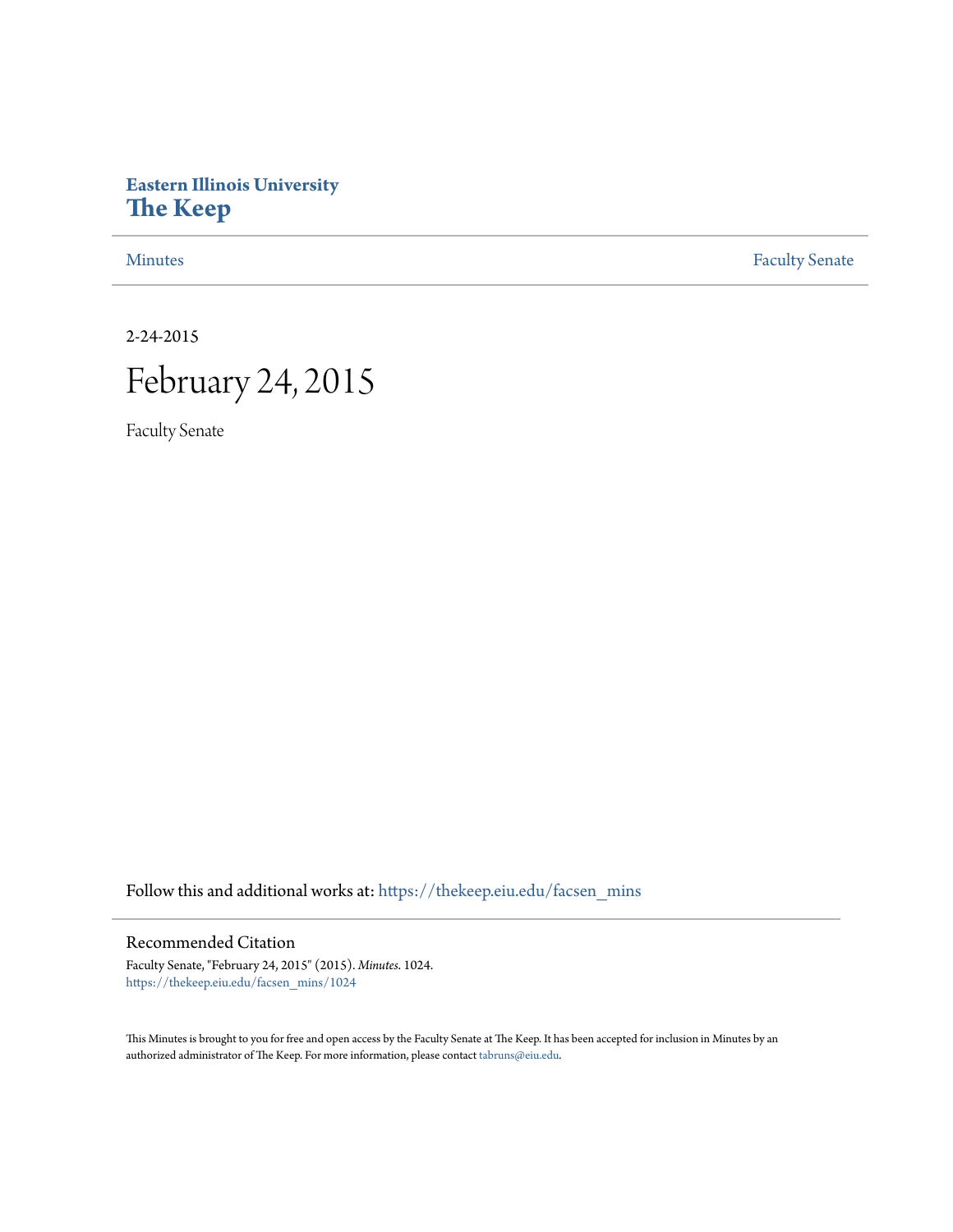#### **FACULTY SENATE MINUTES 24 February 2015 meeting**

(The 2014-2015 Faculty Senate agendas, minutes, and other information are available on the Web at: [http://castle.eiu.edu/facsen/\)](http://castle.eiu.edu/facsen/)

\* Note: These minutes are not a complete verbatim transcript of the Senate meeting. (J. Oliver)

# **I. Call to Order by Chair Sterling at 2:00pm (Booth Library, Room 4440)**

Present: J. Ashley, T. Bruns, J. Conwell, M. Dao, J. Ludlow, M. Mulvaney, J. Ochwa-Echel, J. Oliver, J. Robertson, A. Rosenstein, S. Scher, G. Sterling, S. Stowell, D. Viertel, S. Ahmad (Student VP).

Guests: S. Bennett (Staff Senate), M. Davenport (Minority Affairs), G. Hild (CAH), B. Lord (AA), S. Markham (DEN)

# **II. Approval of Minutes of 10 February 2015**

- Minutes from 10 February 2015 Senate meeting were approved. Motion made by Senator Viertel, and seconded by Senator Conwell. All in favor? - Unanimous - Abstentions = Senator Rosenstein

# **III. Communications**

- a. CAA Minutes from 2/05/15 and 2/12/15
- b. E-mail from UPC Chair David Smith, Re: Role of UPC
- Sterling review the letter D. Smith will answer questions/comments about letter if desired.
- Ashley a bit torn. UPC is a contractual issue. Maybe broader than Fac. Senate. Any comments from B. Lord about Dean that you have to defend on a routine basis?
- $Lord$  comments probably best shared in private
- Ashley seems like a transparency issue. Faculty is kept 'in the dark'. Info about cuts, budget, etc is silo'd. Dean is not sharing information with us. Problem is similar to concern with Dr. Nadler's presentation last week – faculty are 'left in the dark'.
- Lord I have discussions with Deans in private that I would rather not share in public. I can assure you that I hear what is being said by you.

# **IV. Presentations to the Senate:** Minority Recruitment and Enrollment

- Senator Ochwa-Echel: Low enrollment at EIU is a current problem. This is a chance to look at all potential student populations as a way to increase enrollment. Referring to handout provided, - 25% of all EIU students are minority students. There is a chance to enhance minority student enrollment at EIU with Indy, STL, and Chicago. Challenge – the campus climate at EIU has not been very welcoming to minority students. Specialists have been brought in to speak as well as listen to students and discuss campus and community climate. Although university groups have attempted to address this issue, efforts have focused on the issue mostly on an 'outside of the classroom' basis. There is a problem 'inside the classroom' as well. How do we sensitize faculty to this issue, and help avoid discrimination of students in and out of the classroom?
- Ochwa-Echel To Sterling I did read the email you sent at the  $11^{th}$  hour (right before today's meeting). I have numerous questions about the letter. Are enrollment standards being lowered for minority students? And, when EIU discusses increasing student enrollment, is it solely focused on white students?
- Stowell to get more information about this issue What types of things are happening in the classroom that resemble racism?
- O-E: many students I have talked with report a racial basis in the classroom like insults. I coordinate the Africa Studies program as well as ICPD. Students come to my frequently. The specialists were brought in to listen to students about racism problems on campus, then compiled a report on results of these discussions. This is a difficult topic, but we need to discuss this topic now on campus.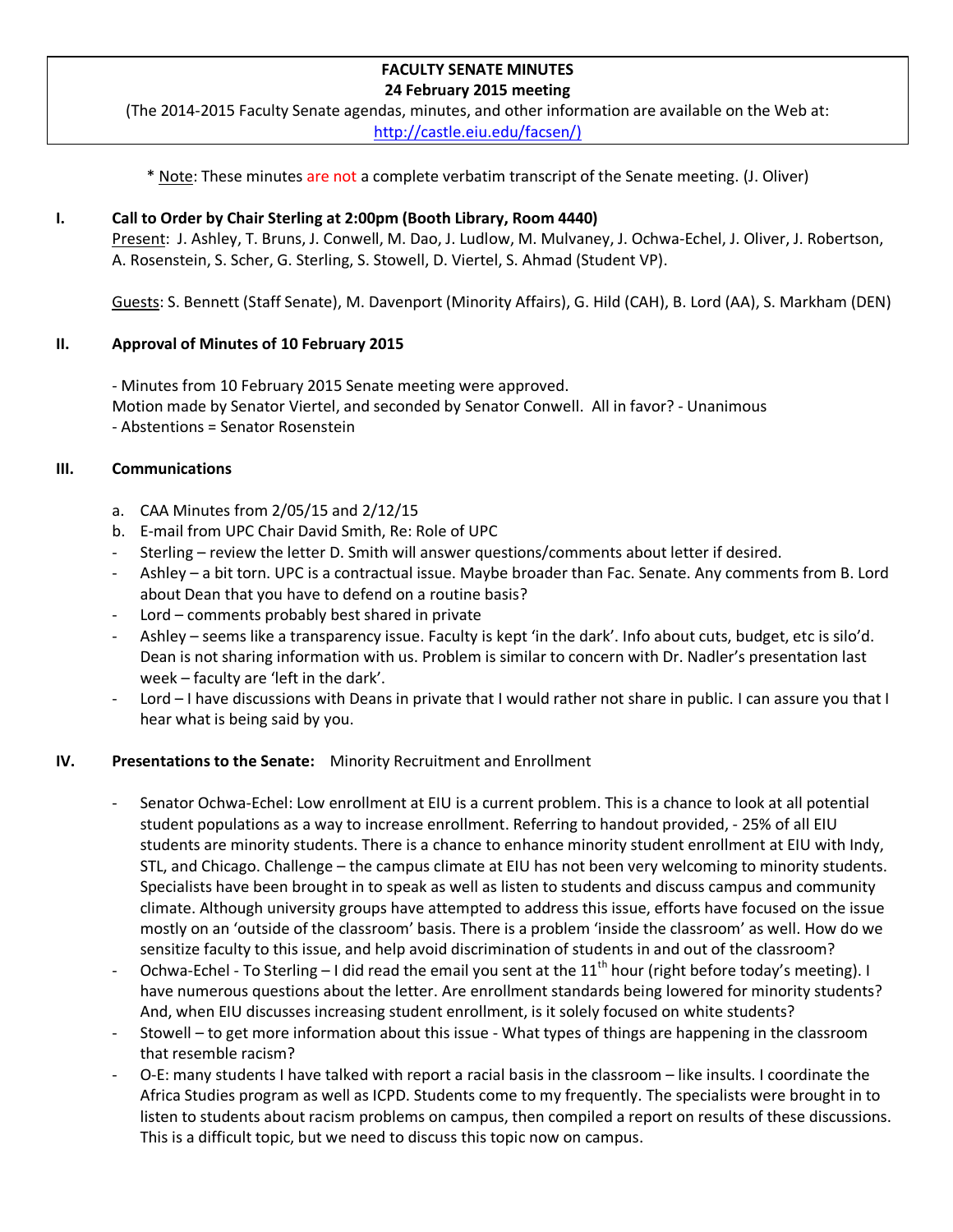- Ludlow I can also give you a few examples from students I mentor. Students expressing concern about calling out students to represent their entire ethnic group and comment on an issue. Another concern was an overtly racist comment about a student serving in the community by a resident. When the student brought this concern to the faculty member, the faculty member said 'just ignore it'. That may be a comfortable answer for the faculty, but not for the student, who could learn how to manage that type of situation in the future. An additional concern is the belief of some faculty that the minority student cannot produce high quality work. The faculty member is making the minority student feel this way. This is a negative perception that does exist among some of us.
- Stowell so these are examples that relate both to recruitment and support/mentoring of minority students. Are we doing better with one while pushing the other to the side?
- Ludlow to Stowell not necessarily.
- Ashley to Stowell maybe. Previous admissions director strategies suggest they worked harder at one area at the expense of others. More troubling is what you are saying about what is happening in the classroom once students are here on campus.
- Ludlow to clarify, I don't believe these events are happening maliciously by our faculty colleagues, but they are happening, and it's troubling.
- Ashley and we can't control the community. Community members might be more malicious. But if we take students out into the community, we need to better support them and advocate for them.
- Ludlow or at least better prepare them for how to work their way through these uncomfortable situations.
- Rosenstein in terms of recruitment. I took from Grant's letter that everyone should be the target of recruitment, not just 1 group. I see multiple steps – recruitment, enrollment, retention. If students are happy here, the word will spread from them. We need more data about this group (admission, attendance, attrition, etc). EIU also needs to recruit all different groups of students. EIU needs to apply consistent academic standards. Apply individual care to help retain. This is a problem that extends to gender,  $1<sup>st</sup>$ generation students, etc. I think we need to start with the recruitment step first, then focus on how to keep students here.
- Ludlow but we need to have the related conversations about what's happening here now
- Scher I created a graph with the data that Senator Ochwa-Echel has provided.
- Rosenstein is there more admissions data that we can analyze to learn more about this issue?
- Sterling all of the data/info that you discussed relates to the 'enrollment funnel' that apparently we (faculty) are not allowed to see.
- Ludlow we aren't allowed to see it?
- Sterling only chairs can see it
- Ludlow  $-$  are chairs sworn not to show the data to anyone?
- Lord no
- Davenport I would like to add to this discussion. We are trying to make our student population to look like the population of the state of Illinois. I believe we need to make students comfortable on campus first, and then in the community. Faculty, staff, administrators play a role in this. Alumni are our biggest cheerleaders. Not all minority alumni think the EIU climate is bad. They can speak for their positive experiences while at EIU and at alumni events. If students feel comfortable here, they will spread the word to their neighbors and family members. I don't think we have watered down enrollment to make this happen.
- Rosenstein but we are still disproportionate in terms of representation.
- Davenport but we are very similar in proportions to the state of Illinois
- Ashley we look like the state of Illinois but we have lost a significant # of students in one category. How can we satisfy both objectives?
- Davenport I think everybody needs to do their part. We will probably always be a predominantly white institution. We offer diversity conferences and keynote speakers on a regular basis, but we need to see more of us attend those events. More interaction outside of the classroom and at the diversity training.
- Rosenstein are we really '2 to 1' female to males?
- Lord  $-$  yes, this has become typical in higher education.
- Ashley can we effectively market this?
- Scher presents tabled data that Senator Ochwa-Echel provided via charts/graphs.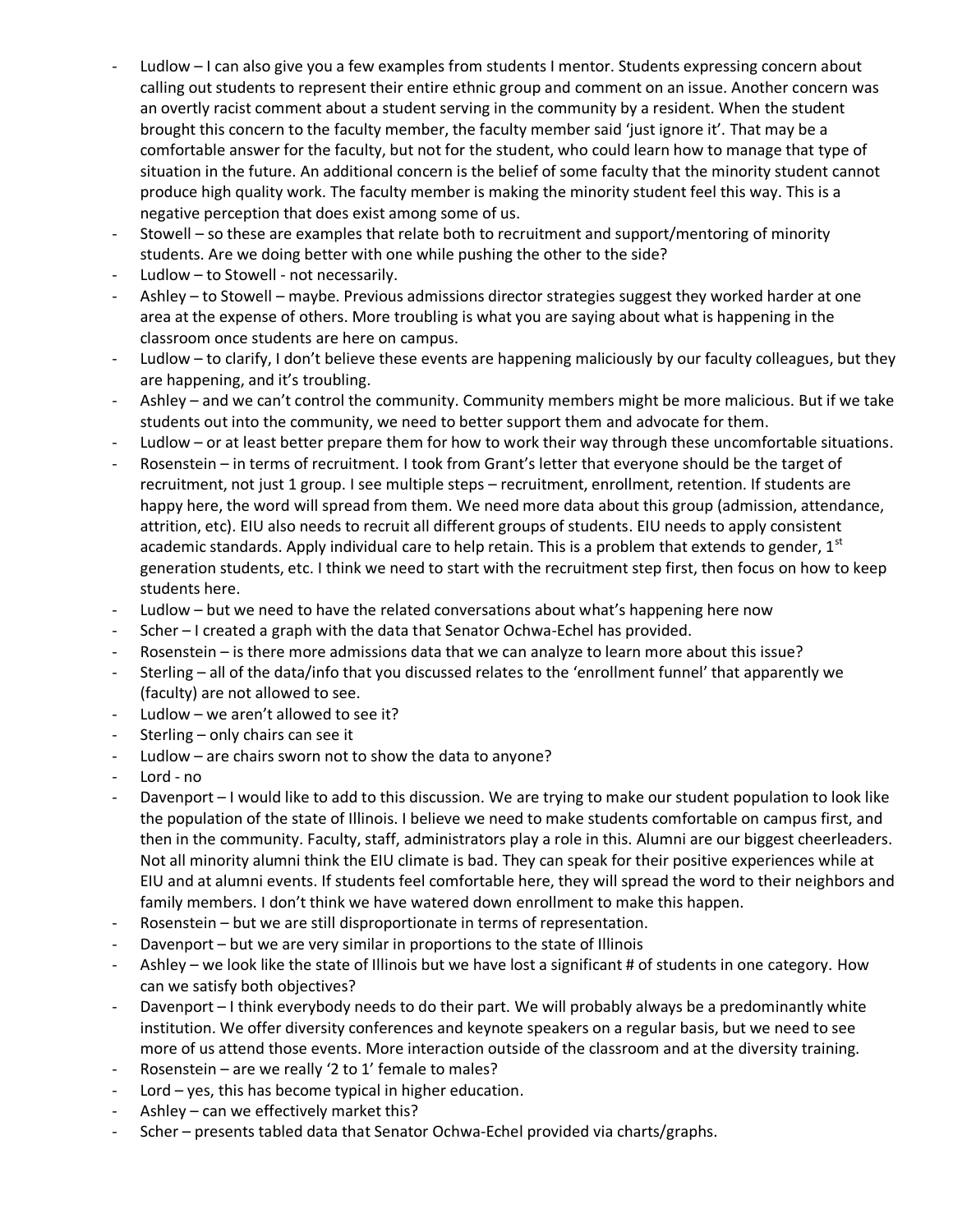- Sterling it is worth noting that while the Asian population in Illinois is increasing, our current representation of Asians is decreasing
- Lord as well as Hispanic representation well below the Illinois population base
- Rosenstein so what are our recruitment efforts in these areas?
- Ludlow good question I have been in 3 meetings with Chris Dearth in the past few months he is committed to visit regional high schools to generate additional attention for EIU – Central Illinois Schools – and encouraging faculty to do the same.
- Ashley  $-$  to Rosenstein but maybe not as specifically as what you are talking about
- Stowell EIU has also hired Hispanic admissions staff as well as printing publications in spanish
- Ochwa-Echel but I think we are contradicting our admission messages. Staff are trying to recruit minority students, but some faculty think EIU has enough minority students.
- Ashley I have not heard this I hear that EIU just wants more students
- Ochwa-Echel you may not attend meetings that I attend example during NCA meetings faculty were asked a question – 'if tomorrow we had more minority students, would you be prepared'? The impression is given is that we only want more white students.
- Rosenstein  $-1$  can only speak for my department we want minority students because we are putting teachers in the classroom
- Ludlow this situation can also make it more difficult for the white students to accept other students. Students hopefully haven't heard a faculty say 'we don't want more minority students'. We exist to serve the state. Students notice when a group is not welcomed on campus. It's not good for all of us.
- Ochwa-Echel also programs like TRIO or GATEWAY. These are remedial programs. These students may not be ready for college. These are national programs – grant funded. Not just minority students. Low socio-eco students as well. These programs are established to help students that would otherwise be left behind. They should also have a chance at higher education.
- Dao in order to have an accurate assessment of the situation, multiple approaches need to be utilized. Case studies + data analysis. Anecdotal evidence as well. But it's important to distinguish between the two. It's good to see the larger picture with this issue to find commonalities and to establish recommendations. Might be difficult for this body to handle this issue. I had a similar experience to some of our minority students because I was a former minority student. I faced bias as a student. Misconceptions. Uncomfortable feelings. Culture shock. – shares more insights from his own experience as a minority college student
- Ludlow I appreciate your comments. There are several groups on this campus conducting research on this issue right now. Different student groups do not feel welcome on this campus. Data is being gathered. Obstacles identified as well as solutions to the obstacles. I don't see Faculty Senate as being asked to take responsibility for a problem that exists on campus.
- Ludlow I also see anecdotal evidence as valuable in trying to solve this issue. I don't think we should disregard this type of information. Because these are not isolated instances.
- Dao it's good to hear that some groups are trying to solve this issue. In the classroom I feel more compassion towards minority students. They may have more obstacles to overcome to reach success than other groups. I was once in their shoes. Bottom line – once students are here at EIU, it's my responsibility to help them succeed, even if I have to work a bit harder to help them reach that goal.
- Rosenstein some minority students would not want 'special treatment' that you have described. Most want to do it (succeed) on their own through their own merits. If students want to come to EIU and they are qualified, let them come. Also, some TRIO students turn out to be stronger than the average student. Should we invite recruitment staff to present on their efforts?
- Lord the EIU BOT has asked C. Dearth and Mary Herrington Perry to present on recruitment efforts/results at each meeting
- Bruns I sat in on a webinar earlier today on undergraduate research. A variety of campuses shared examples of digitizing student research. As a campus, we really have not scraped the surface of this opportunity.
- Stowell one observation is that whenever we talk about under prepared students, it's confounded by a number of factors (ethnicity, socio-economic, etc). It's complex. Possible solutions – utilize students with unique experiences as a 'resource'. Shares an experience from his class. Also, what if we have 'diversity'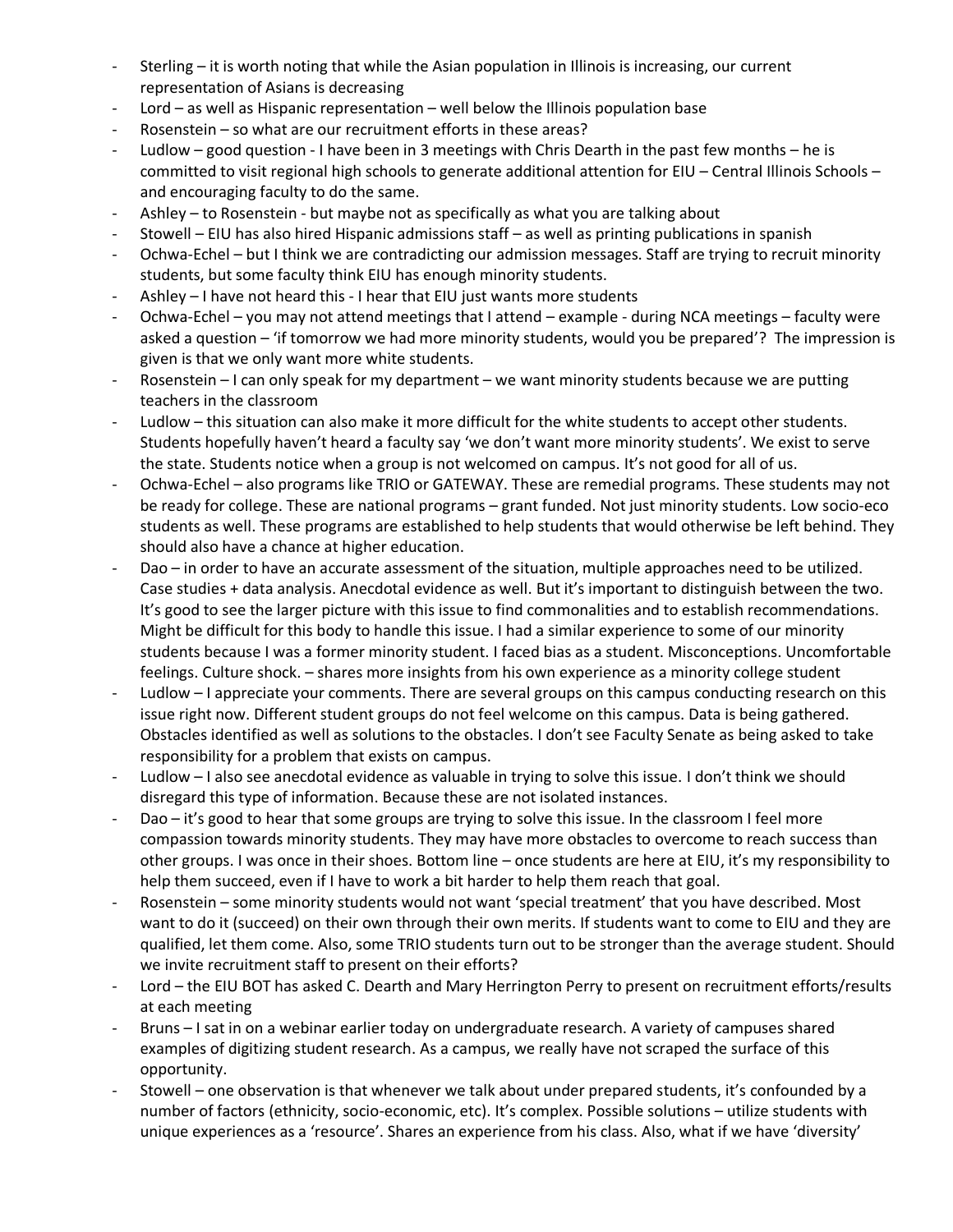training? (like ethics, IRB testing protocol, etc). Faculty could benefit from this training. Beyond campus events that we host but that few actually attend. Faculty can learn 'how to do this right'.

- Ludlow some of this does happen in Faculty Development
- Davenport additional education on 'differences' could be helpful for all faculty and staff
- Ludlow to Stowell I would ask the student in private before the class if they would like to contribute but avoid putting the student on the spot.
- Stowell maybe creating some online tutorials involving unique scenarios to learn from
- Dao I feel joyful when I eat at campus dining centers and see tables filled with diverse students (not segregated tables). I want to see diversity in action, not just on paper. I don't want to see segregation.
- Rosenstein one comment about the table referring to recent Illinois census comparing EIU student data to IL census data – EIU falls short with some population comparisons.

# **V. Old Business**

# A. Committee Reports:

- 1. Executive = Sterling we met with President and Provost. We talked about presidential transition. BOT meeting on March  $2^{nd}$  might be where new president of EIU is announced. Oliver – updated hyperlinked list of past DFA recipients on Faculty Senate website with the help of Todd Bruns – used digitized press releases. Dao – how do we recognize DFA recipients? Lord – commencement. - Sterling – small challenge with DFA process – sometimes DFA awarded to retiring faculty (or close to retirement). And then committee consists of at least 1 former recipient. Problem – we only have two prior winners on campus, which will impact DFA committee into the future. Dao - can prior winner serve on committee more than once? Sterling – yes.
- 2. Nominations = Rosenstein no. We will wait for Spring 2015 Election results to be finalized.

3. Elections = Ludlow – I sent SP 2015 elections docs to all of you - Vacant position list and election timeline. Stowell – one of the committees listed on the doc never meets. Ludlow – yes, and at least 1 person on a committee has left campus. We need to replace that committee as well. I will send out a corrected list. Sterling – and we should update constitution at the same time as the Spring 2015 election as well. Ludlow – Senate bylaws establish timeline for the Spring 2015 elections – that's why we are aiming for March 25<sup>th</sup>. Rosenstein – isn't that right after Spring Break? Ludlow – yes, a few days after we return from Spring Break. Sterling – let's leave it on that date for now.

- 4. Faculty-Student relations = no report
- 5. Faculty-Staff relations = no report

6. Awards = Robertson – DFA apps are due tomorrow. We are finalizing committee alumni position with Steve Rich. Might have a few challenges to finalize committee. Sterling – contact me if you experience problems – I can provide alumni that have served on the DFA committee in the past. Robertson – President Perry nominated Roger Beck.

7. Faculty Forum = Bruns = forum in March – hosted by CAA. Also – should there be a Faculty Forum on the EIU Athletics spending issue? Ashley – yes.

8. Budget transparency = Ashley – we are meeting with Paul McCann to review audit report and budget docs.

9. Constitution and Bylaws Review = Scher - at next Faculty Senate meeting we will discuss proposed revisions on Bylaws and Constitution to get prepared for a future Forum on the issue, and then ultimate vote on the revisions.